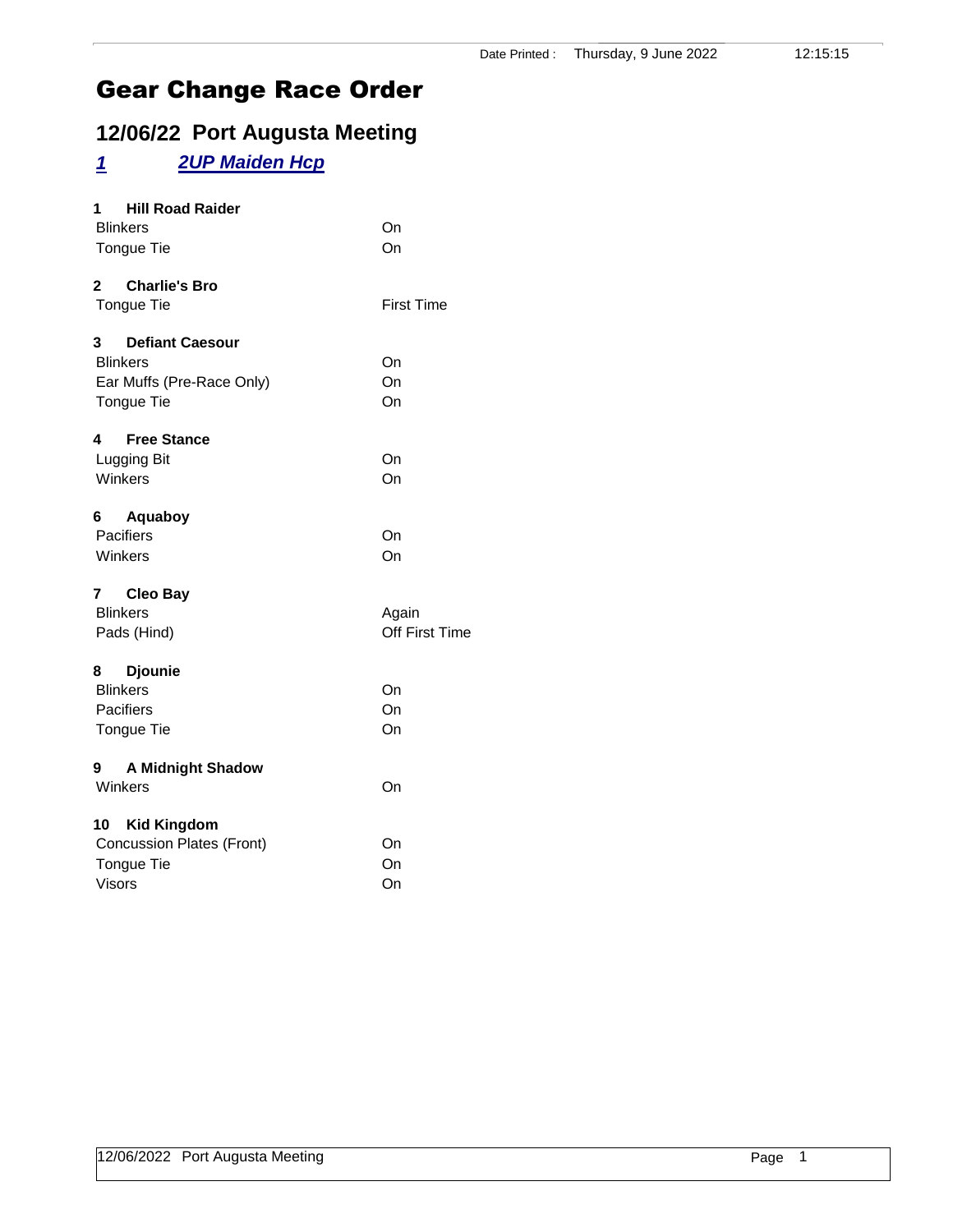### **12/06/22 Port Augusta Meeting**

#### *2 2UP Maiden Plte*

| 1             | <b>Gallant Run</b>              |                   |        |
|---------------|---------------------------------|-------------------|--------|
|               | Tongue Tie                      | On                |        |
| $\mathbf{2}$  | <b>Ripit Toff</b>               |                   |        |
|               | <b>Blinkers</b>                 | On                |        |
|               | Tongue Tie                      | On                |        |
|               |                                 |                   |        |
| 4             | Jimmy Da Dozer                  |                   |        |
|               | Ear Muffs                       | <b>First Time</b> |        |
|               | Pacifiers                       | <b>First Time</b> |        |
|               | <b>Stallion Chain</b>           | <b>First Time</b> |        |
| 5             | <b>So Silent</b>                |                   |        |
|               | <b>Blinkers</b>                 | Off First Time    |        |
|               | Cross-over Nose Band            | Off Again         |        |
|               | <b>Standard Bit</b>             | Off First Time    |        |
|               | <b>Tongue Control Bit</b>       | <b>First Time</b> |        |
|               | Winkers                         | Again             |        |
|               |                                 |                   |        |
| 6             | Variara                         |                   |        |
|               | Cross-over Nose Band            | On                |        |
|               | Tongue Tie                      | On                |        |
| 7             | Voodoo Moon                     |                   |        |
| <b>Visors</b> |                                 | Off First Time    |        |
|               |                                 |                   |        |
| 9             | Juliejuliejilly                 |                   |        |
|               | <b>Blinkers</b>                 | On                |        |
|               | Ear Muffs (Pre-Race Only)       | On                |        |
|               | Lugging Bit                     | On                |        |
|               |                                 |                   |        |
| 10            | <b>Shake My Beauty</b>          |                   |        |
|               | Ear Muffs (Pre-Race Only)       | On                |        |
|               | Tongue Tie                      | On                |        |
| 11            | <b>Cheeky Fox</b>               |                   |        |
|               | <b>Blinkers</b>                 | On                |        |
|               | Ear Muffs (Pre-Race Only)       | <b>First Time</b> |        |
|               | <b>Tongue Control Bit</b>       | On                |        |
|               |                                 |                   |        |
| 12            | <b>Wicked Whisper</b>           |                   |        |
|               | Synthetic Hoof Filler           | <b>First Time</b> |        |
| 13            | Maja                            |                   |        |
|               | <b>Blinkers</b>                 | On                |        |
|               | Lugging Bit                     | On                |        |
|               |                                 |                   |        |
| 14            | Vendetta                        |                   |        |
|               | <b>Blinkers</b>                 | On                |        |
|               | Ear Muffs (Pre-Race Only)       | On                |        |
|               | 12/06/2022 Port Augusta Meeting |                   | Page 2 |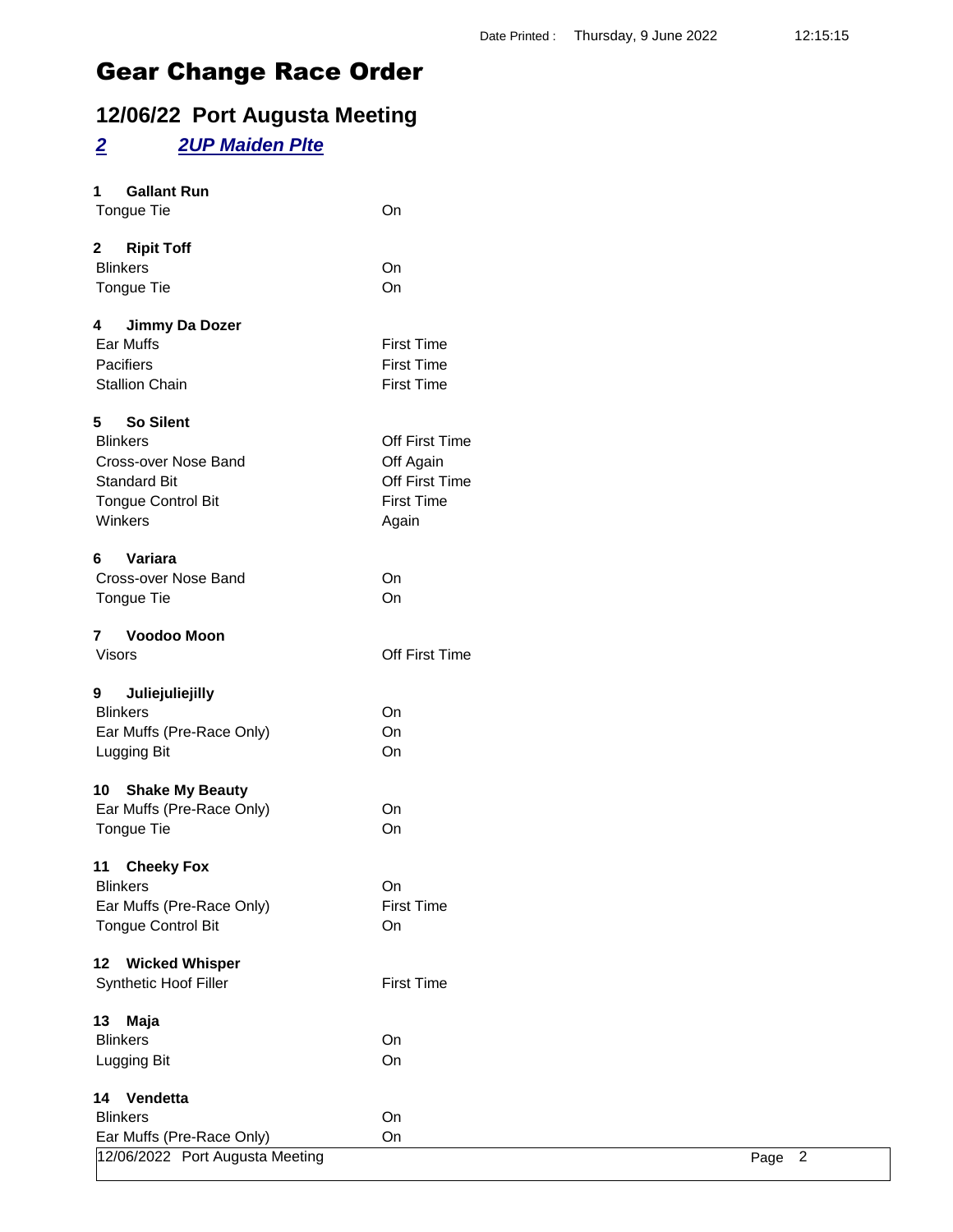### **12/06/22 Port Augusta Meeting**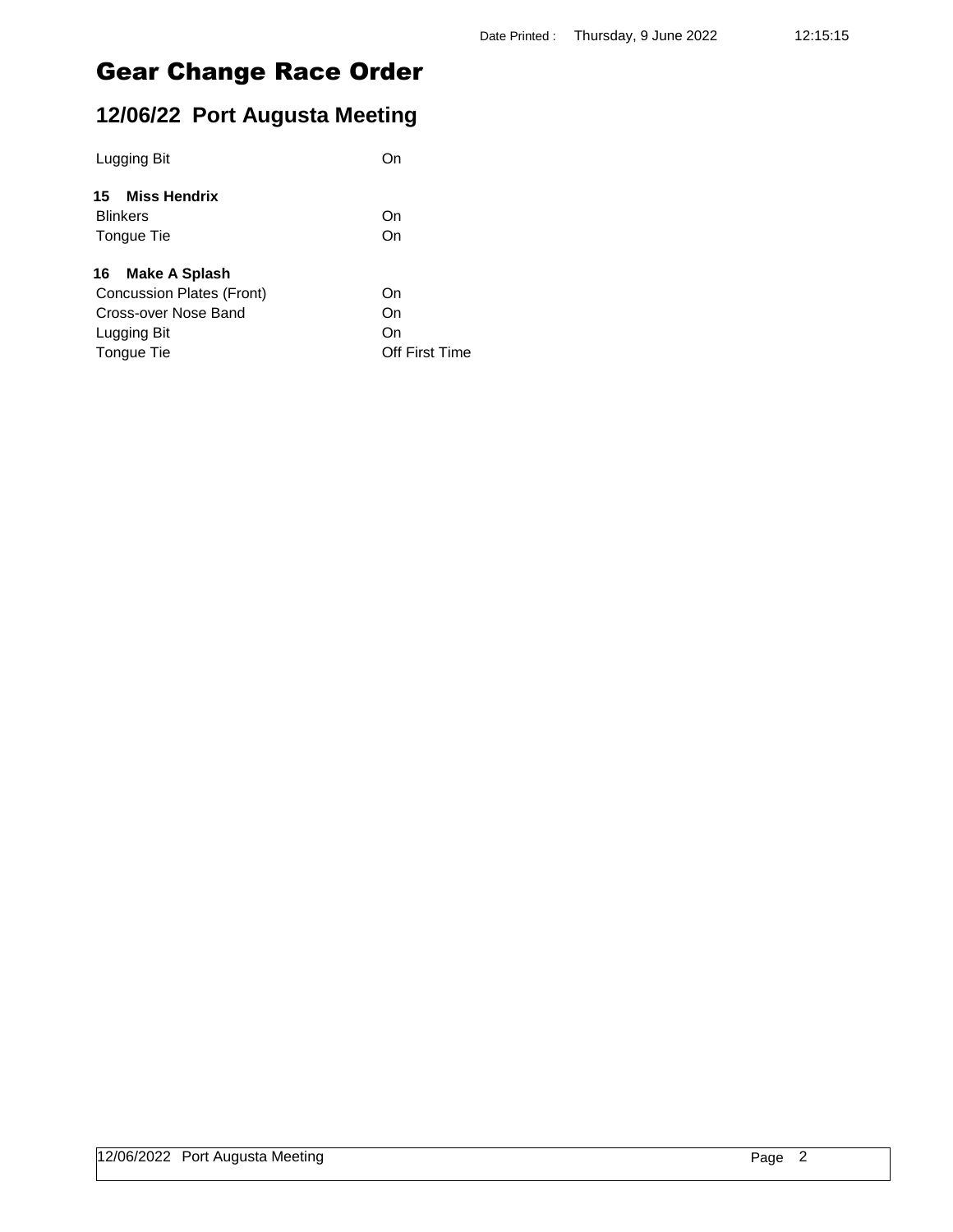### **12/06/22 Port Augusta Meeting**

### *3 0-56 Hcp*

| 1<br>Mendooran                           |                   |
|------------------------------------------|-------------------|
| Bandages (Front)                         | On                |
| Bandages (Hind)                          | On                |
| Tongue Control and Lugging Bit           | On                |
| Tongue Tie                               | Again             |
| <b>Visors</b>                            | On                |
| $\mathbf{2}$<br><b>Archie's A Star</b>   |                   |
| <b>Blinkers</b>                          | On                |
| 3<br><b>Riched</b>                       |                   |
| Ear Muffs (Pre-Race Only)                | On                |
| Lugging Bit                              | On                |
| Winkers                                  | On                |
| <b>Festival of Light</b><br>4            |                   |
| <b>Blinkers</b>                          | Off Again         |
| Ear Muffs                                | <b>First Time</b> |
| Lugging Bit                              | On                |
| Nose Roll                                | <b>First Time</b> |
| Tongue Tie                               | On                |
| 5<br><b>Pipe Dreams</b>                  |                   |
| <b>Barrier Extension</b>                 | <b>First Time</b> |
| Winkers                                  | On                |
| <b>Nordic Lass</b><br>6                  |                   |
| <b>Blinkers</b>                          | On                |
| Ear Muffs (Pre-Race Only)                | Again             |
| Lugging Bit                              | Off First Time    |
| Tongue Control and Lugging Bit           | Again             |
| <b>Commando Miss</b><br>7                |                   |
| <b>Blinkers</b>                          | On                |
| <b>Stallion Chain</b>                    | On                |
| 8<br><b>Spears</b>                       |                   |
| <b>Blinkers</b>                          | Again             |
| <b>Maid in Milan</b><br>$\boldsymbol{9}$ |                   |
| <b>Blinkers (Off Side)</b>               | On                |
| Lugging Bit                              | On                |
| <b>Crimson Rose</b><br>10                |                   |
| Lugging Bit                              | On                |
| Winkers                                  | On                |
| Zegresto<br>11                           |                   |
| <b>Blinkers</b>                          | On                |
| 12/06/2022 Port Augusta Meeting          | Page 3            |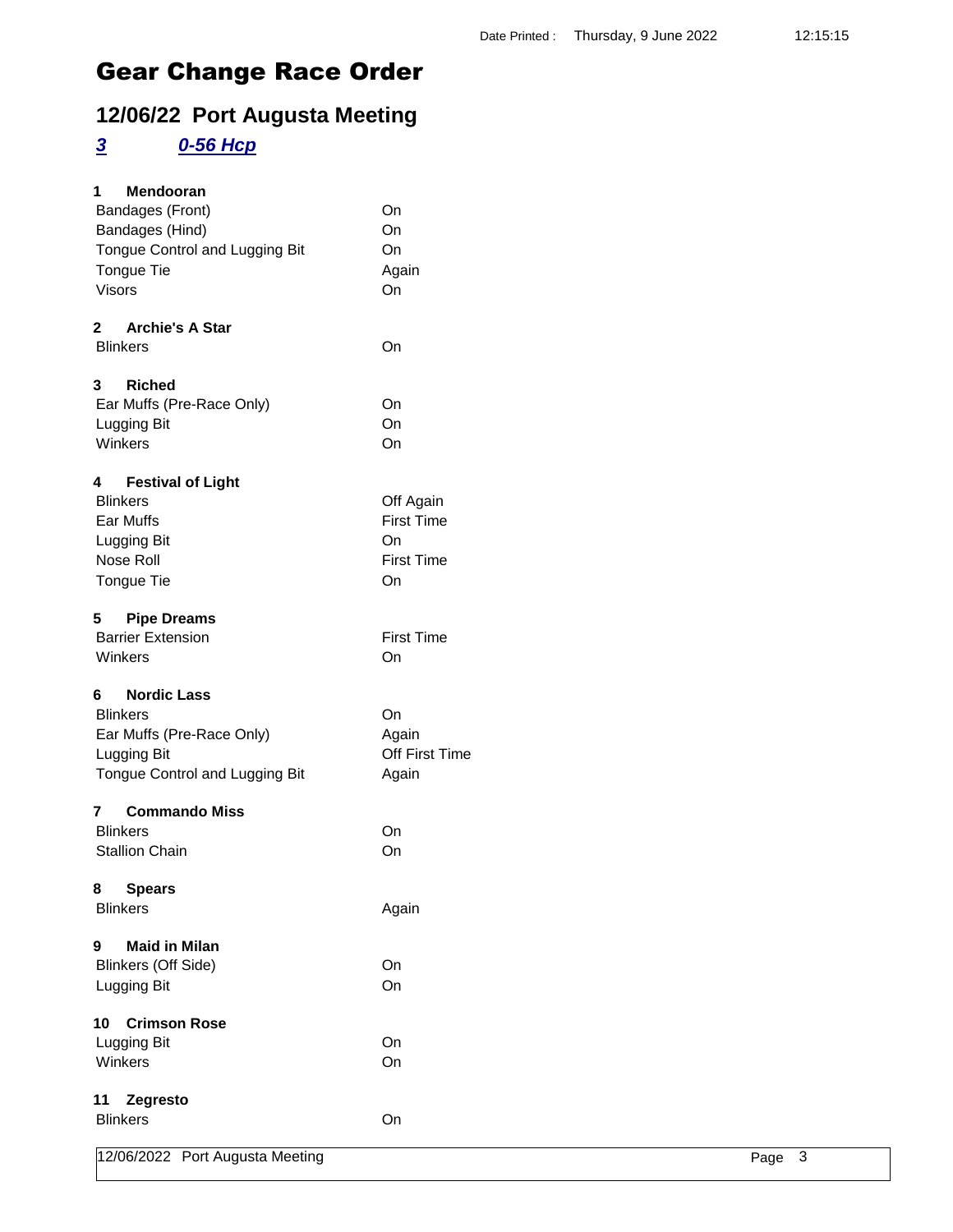### **12/06/22 Port Augusta Meeting**

#### **12 Spencer Gulf**

Blinkers On Nasal Strip **First Time** Tongue Tie On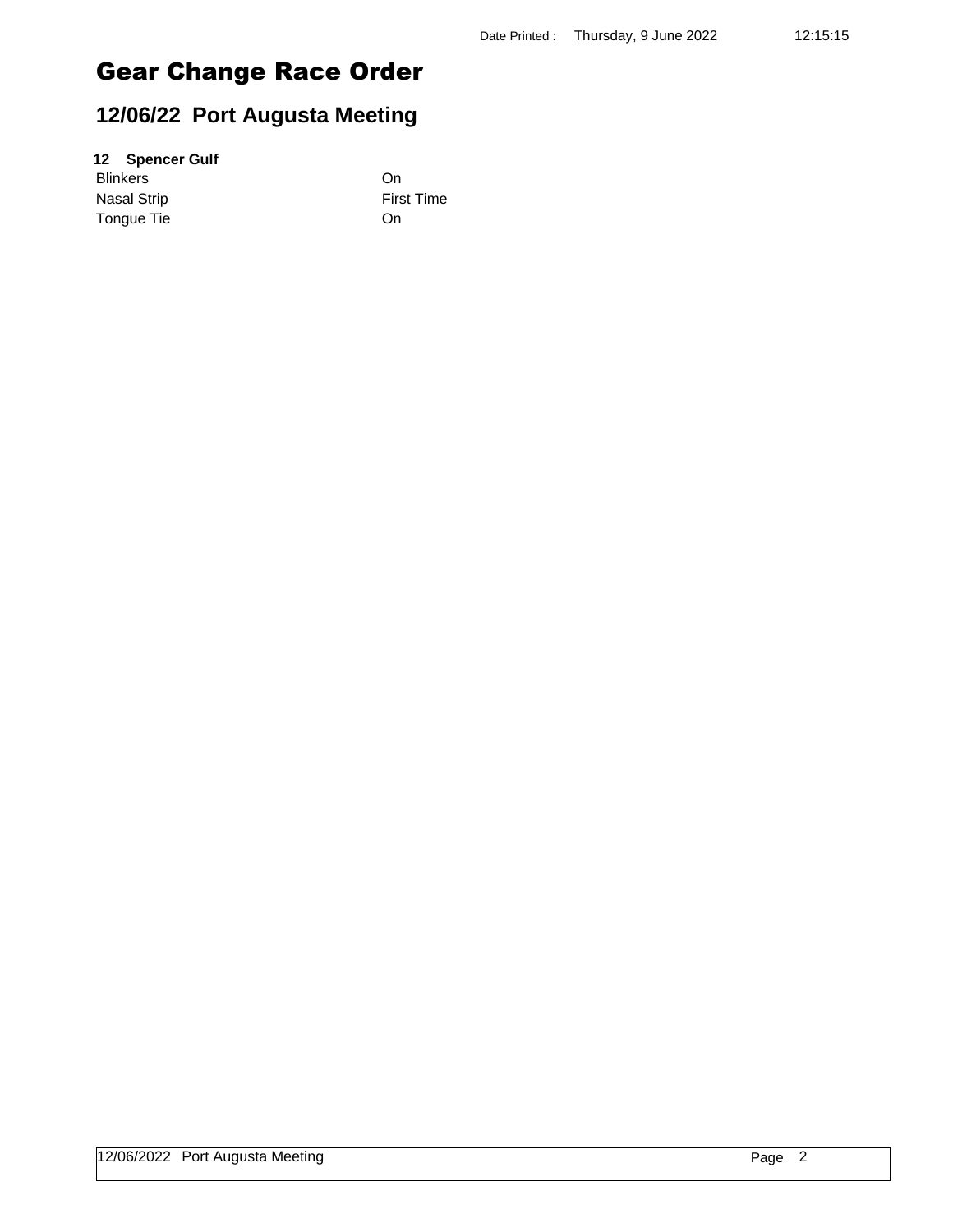### **12/06/22 Port Augusta Meeting**

#### *4 BM 52 Hcp*

| 1  | <b>Augusta Rock</b>       |                   |
|----|---------------------------|-------------------|
|    | <b>Blinkers</b>           | On                |
|    | Tongue Tie                | On                |
|    | 2 It's Magic              |                   |
|    | <b>Blinkers</b>           | Off Again         |
|    | <b>Tongue Control Bit</b> | On                |
|    | Winkers                   | <b>First Time</b> |
| 3  | Obelos (GB)               |                   |
|    | Ear Muffs (Pre-Race Only) | On                |
|    | Lugging Bit               | On                |
|    | <b>Nasal Strip</b>        | On                |
|    | Tongue Tie                | On                |
| 4  | <b>Tony's Reward</b>      |                   |
|    | Cross-over Nose Band      | On                |
|    | Tongue Tie                | On                |
| 5  | Onward                    |                   |
|    | <b>Blinkers</b>           | On                |
| 6  | <b>Grimesy</b>            |                   |
|    | <b>Blinkers</b>           | On                |
|    | Cross-over Nose Band      | On                |
|    | Lugging Bit               | On                |
|    | Tongue Tie                | On                |
|    | 8 Call Me Archer          |                   |
|    | <b>Blinkers</b>           | Off First Time    |
|    | Winkers                   | <b>First Time</b> |
| 9  | <b>Rapid Ride</b>         |                   |
|    | <b>Blinkers</b>           | On                |
|    | Ear Muffs (Pre-Race Only) | On                |
|    | Lugging Bit               | On                |
| 10 | <b>Smart Style</b>        |                   |
|    | <b>Blinkers</b>           | On                |
| 11 | <b>Unscopeable</b>        |                   |
|    | <b>Blinkers</b>           | On                |
|    | <b>Tongue Control Bit</b> | On                |
|    | Tongue Tie                | On                |
| 13 | <b>Scallop</b>            |                   |
|    | <b>Blinkers</b>           | On                |
|    | Tongue Tie                | On                |
|    |                           |                   |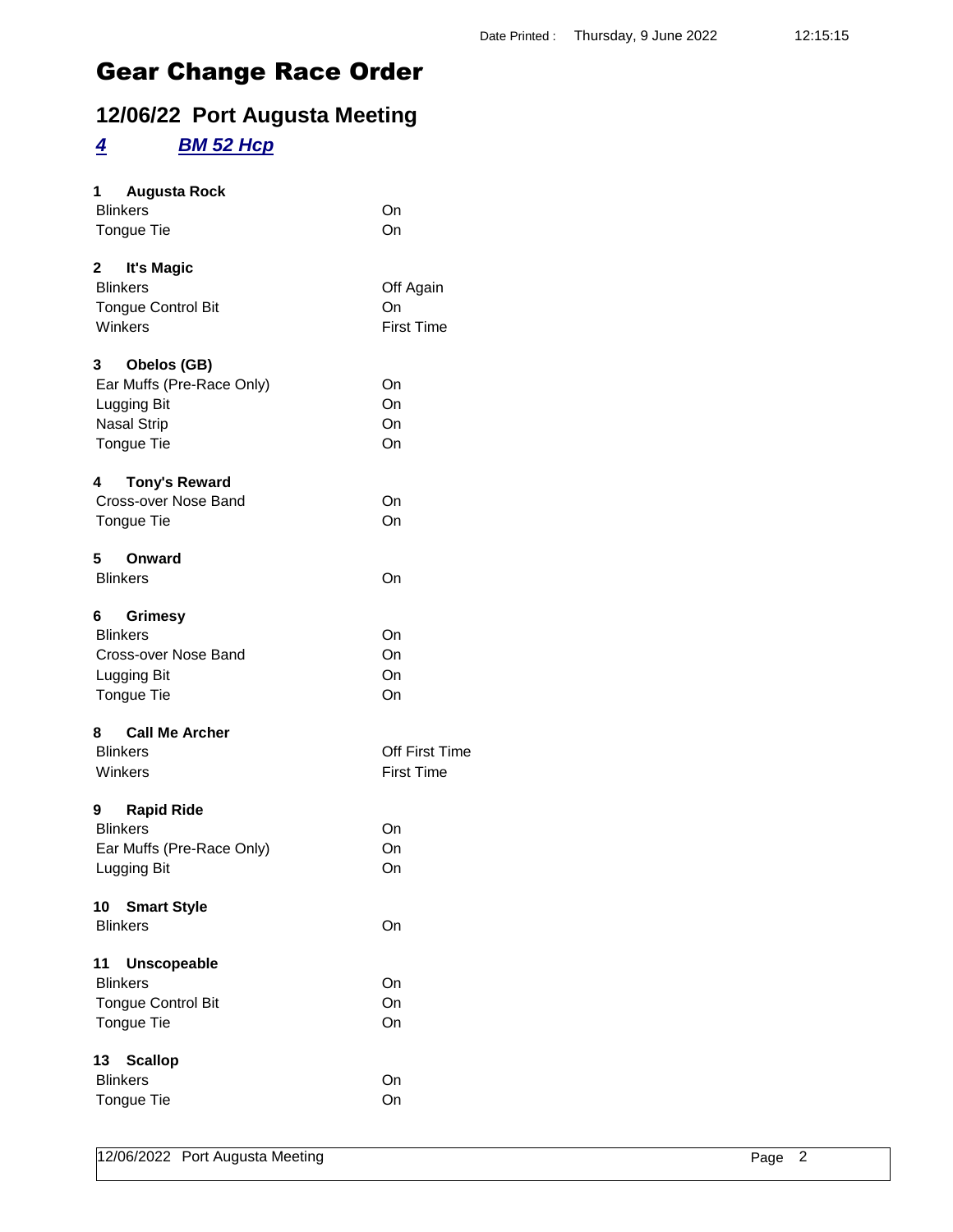### **12/06/22 Port Augusta Meeting**

### *5 CL2 Hcp*

| 1 I'm Kenny<br><b>Blinkers</b><br>Ear Muffs (Pre-Race Only)                                                                     | On<br>On                                  |
|---------------------------------------------------------------------------------------------------------------------------------|-------------------------------------------|
| $\mathbf{2}$<br><b>Abit Rattley</b><br>Lugging Bit<br><b>Visors</b>                                                             | On<br>On                                  |
| <b>Dissolvable</b><br>3<br>Cross-over Nose Band<br>Lugging Bit                                                                  | On<br>On                                  |
| <b>Vegas Destiny (NZ)</b><br>4<br>Lugging Bit<br>Winkers                                                                        | On<br>On                                  |
| 5<br>Tignanello (NZ)<br><b>Blinkers</b><br><b>Bubble Cheeker (Near Side)</b><br><b>Concussion Plates (Front)</b><br>Lugging Bit | On<br>On<br>On<br>On                      |
| <b>Twelve Stars</b><br><b>Blinkers</b>                                                                                          | On                                        |
| Southern Magnolia (NZ)<br>8<br><b>Blinkers</b><br>Cross-over Nose Band                                                          | <b>First Time</b><br><b>First Time</b>    |
| 9 Bitaequi<br><b>Blinkers</b><br>Cross-over Nose Band<br>Tongue Tie                                                             | On<br>On<br>On                            |
| 10 Bad Moon Rising<br>Visors                                                                                                    | On                                        |
| 12<br><b>Shane</b><br><b>Blinkers</b>                                                                                           | On                                        |
| <b>Nike Belle</b><br>13<br>Cross-over Nose Band<br><b>Nasal Strip</b><br><b>Tongue Tie</b>                                      | Off First Time<br><b>First Time</b><br>On |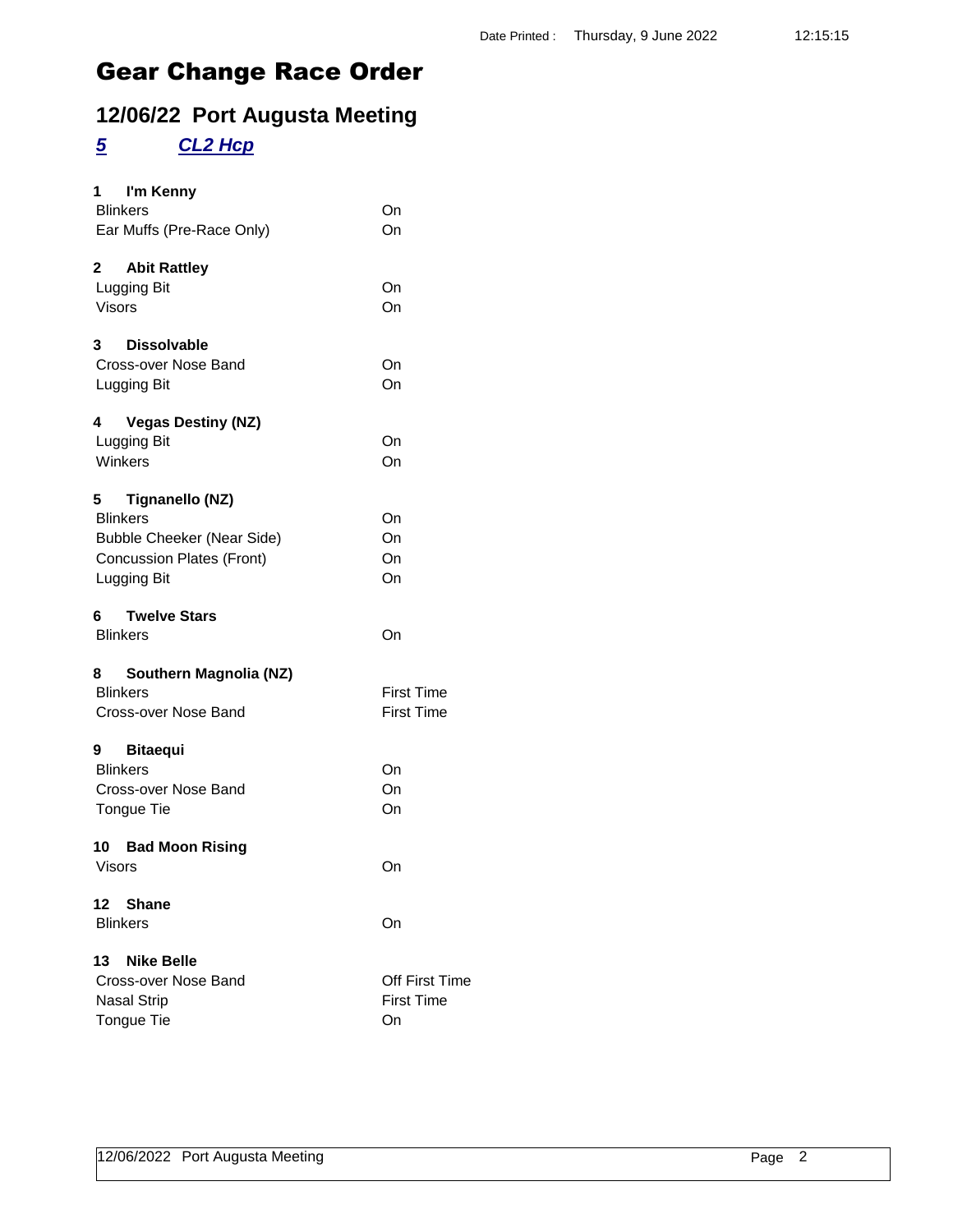### **12/06/22 Port Augusta Meeting**

#### *6 BM 64 Hcp*

| 1 Harbouring<br><b>Tongue Control Bit</b>                                          | On                   |
|------------------------------------------------------------------------------------|----------------------|
| 2 Port Royal<br>Nose Roll<br>Pads (Front)                                          | On<br>On             |
| 3 Leonarda<br><b>Tongue Control Bit</b>                                            | On                   |
| 4 Paulo Pace<br><b>Blinkers</b><br><b>Concussion Plates (Front)</b><br>Lugging Bit | On<br>On<br>On       |
| 5<br><b>Don't Dismiss</b><br><b>Blinkers</b>                                       | On                   |
| 6 Gottabiton<br>Visors                                                             | On                   |
| 7 Notice Me<br>Tongue Tie                                                          | Again                |
| 8 Marina<br><b>Blinkers</b>                                                        | On                   |
| 9 Kobe Princess<br>Cross-over Nose Band<br>Tongue Tie                              | On<br>On             |
| 10 Yulong Awesome<br><b>Blinkers</b><br>Tongue Tie                                 | On<br>On             |
| 11 Near Magic<br><b>Blinkers</b>                                                   | On                   |
| 12 Galaxy Falls<br><b>Blinkers</b><br>Cross-over Nose Band<br><b>Tongue Tie</b>    | On<br>Again<br>Again |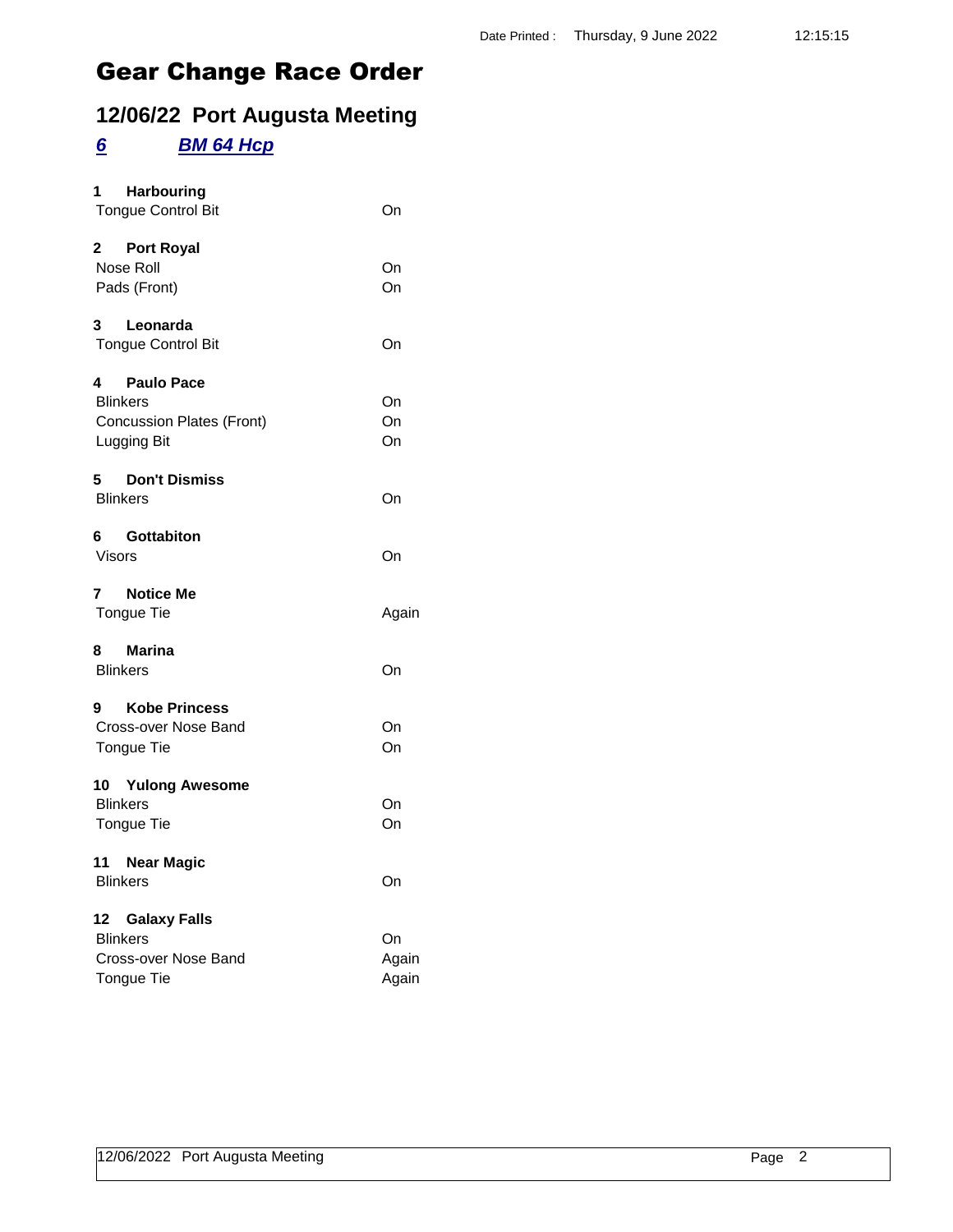### **12/06/22 Port Augusta Meeting**

#### *7 BM 52 Hcp*

| <b>Case Closed</b><br>1<br><b>Blinkers</b><br>Lugging Bit<br>Tongue Tie                                                                                 | On<br>On<br>On                                                                                   |
|---------------------------------------------------------------------------------------------------------------------------------------------------------|--------------------------------------------------------------------------------------------------|
| $\mathbf{2}$<br><b>Castlecomer</b><br><b>Blinkers</b><br><b>Concussion Plates (Front)</b><br>Tongue Tie                                                 | On<br>On<br>On                                                                                   |
| 3<br><b>Liberty Blue</b><br>Bubble Cheeker (Off Side)<br>Ear Muffs (Pre-Race Only)                                                                      | On<br>On                                                                                         |
| 4<br><b>Captain Bridges</b><br><b>Blinkers</b>                                                                                                          | Again                                                                                            |
| 5<br>Pale Ale<br>Lugging Bit<br><b>Standard Bit</b>                                                                                                     | Off Again<br>Again                                                                               |
| <b>Bubbles Mcginty</b><br>6<br>Cross-over Nose Band<br>Lugging Bit<br>Synthetic Hoof Filler                                                             | On<br>On<br>Off First Time                                                                       |
| <b>Eminent Son</b><br>7<br><b>Blinkers</b><br>Cross-over Nose Band<br>Ear Muffs<br>Equicast<br>Lugging Bit<br>Pads (Front)<br>Pads (Hind)<br>Tongue Tie | Again<br>On<br>Off Again<br>Off First Time<br><b>First Time</b><br>On<br>Off First Time<br>Again |
| Habanero<br>8<br><b>Blinkers</b><br><b>Brushing Boots (Front)</b><br>Ear Muffs (Pre-Race Only)<br>Lugging Bit                                           | On<br>On<br>On<br>On                                                                             |
| 9<br>Geandge<br>Ear Muffs (Pre-Race Only)<br>Winkers                                                                                                    | On<br>On                                                                                         |
| 10<br><b>Vietti</b><br><b>Concussion Plates (Front)</b><br>Cross-over Nose Band                                                                         | On<br>On                                                                                         |

12/06/2022 Port Augusta Meeting **Page 2** Page 2